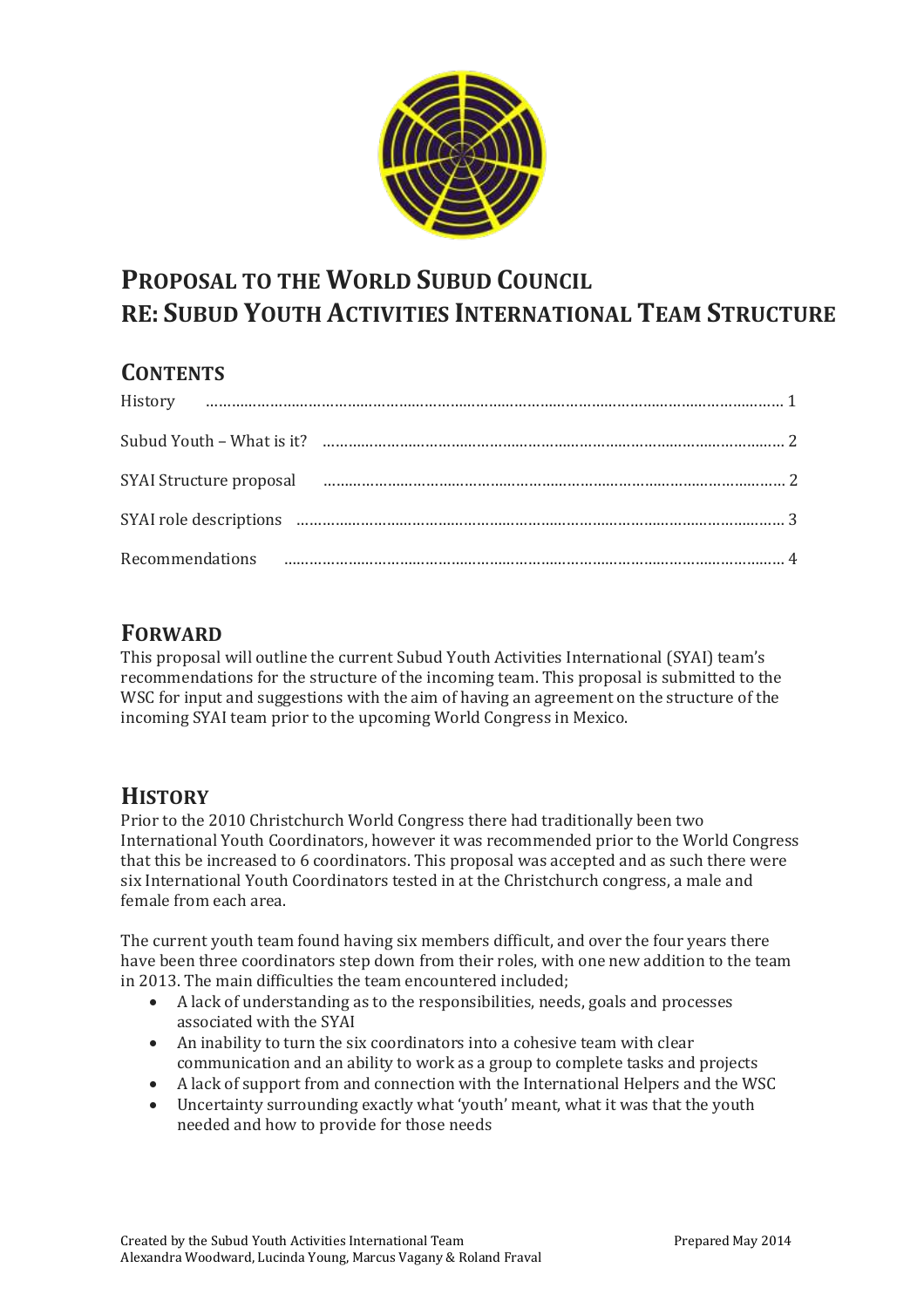# **SUBUD YOUTH – WHAT IS IT?**

Without wanting to open Pandora's box and an ongoing discussion that could continue on indefinitely, we will simply state our understanding of what Subud Youth means after four years of contemplation of the question.

As youth coordinators we have been forced to recognize the fact that different life stages (usually, but not exclusively identified by age ranges) have different challenges and experiences, and as such the needs may be different at times.

"Subud youth" for us (the current coordinators) can be broken roughly into two main categories;

The first, and one we feel is potentially the more important of the two, consists of the children of Subud members aged 10(give or take a year) – 17. We have all received throughout our time as Youth Coordinators that it is a major responsibility of the role to ensure that we help to create spaces, opportunities and communications that foster these young peoples connection to Subud and encourage their participation within the organisation.

The second group is the older youth (opened or unopened), starting at around 16 and continuing on into the 30's and beyond if the individual feels the connection still. Youth in this age group require a different level of support which is often based more around access to services, promotion of programs and projects (YES Quest, Human Force camps, Subud Youth Fellowshps etc) and assistance with putting on events. Again with this group it is also the role of the SYAI team to encourage and provide space for these youth to get involved in the Subud organisation.

For the purpose of allocating Subud Youth grants from the International Youth Travel Fund (IYTF) we have had to classify youth as "girls/women and boys/men between the ages of 16 – 30 opened and unopened" though we have assisted 15 year olds and 35 year olds from the fund when the circumstances are appropriate.

### **SYAI STRUCTURE PROPOSAL**

Given our experiences over the past four years, we believe the next SYAI team should be made up of;

- One Subud member acting as the overarching SYAI team coordinator
	- o This role needs to be filled by someone 30+ years of age with a stable position in life and the skills to be able to manage the team of youth coordinators making up the SYAI team
- Three six international youth coordinators
	- o Depending on availability of candidates and the outcome of any necessary testing on this subject, either one or two coordinators will be appointed from each area
	- o All coordinators should be a minimum of 18 years old and must be able to commit to the full four-year term of the role with confidence that their life situation will not overly impact their work (at least any more than any of the rest of us!). There is no maximum age limit on these roles, though whoever fills the role must have a strong ability to connect with young people.

The idea of an overall coordinator for the SYAI team come both from the experiences of the SYAI team over the past four years but also from testing done at the Christchurch Congress around this idea. We feel that from a logistical perspective with a team of this size spread out across the world in different time zones it is essential to have an overall coordinator to manage the team and ensure workflows are being met. From an inner perspective we feel that it is important to have an experienced Subud member that can help guide the team, provide some direction when required and work with the younger coordinators to develop their skills and become aware of their weaknesses.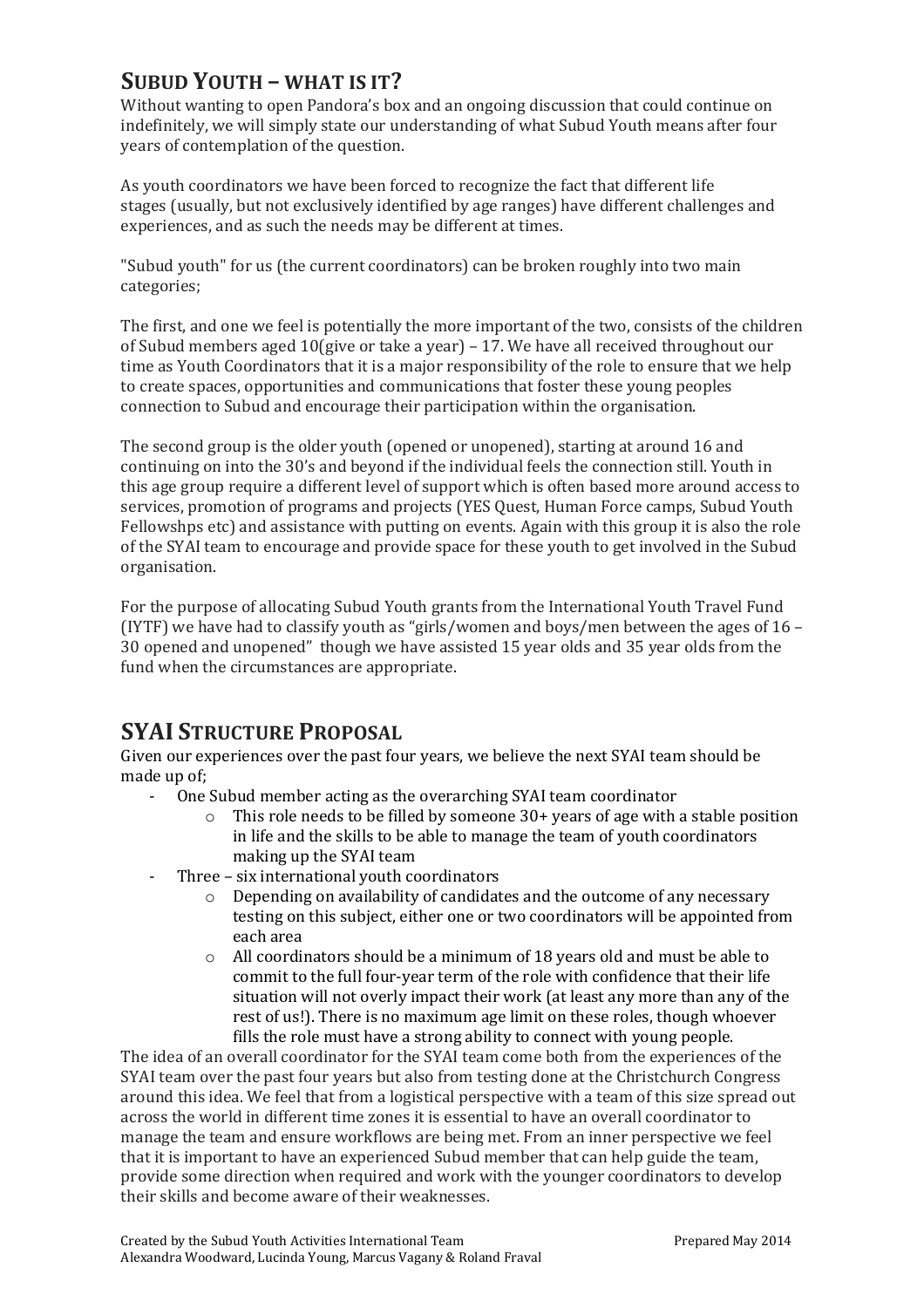# **ROLE DESCRIPTIONS**

|                           | <b>SYAI TEAM COORDINATOR</b>                                                                                                                                                                                                                                                                                                                                                                                                                                                                                                                                                                                                                                                                 | <b>INTERNATIONAL SUBUD YOUTH</b>                                                                                                                                                                                                                                                                                                                                                                                                                                                                                                                                                                                                                                                                                                 |
|---------------------------|----------------------------------------------------------------------------------------------------------------------------------------------------------------------------------------------------------------------------------------------------------------------------------------------------------------------------------------------------------------------------------------------------------------------------------------------------------------------------------------------------------------------------------------------------------------------------------------------------------------------------------------------------------------------------------------------|----------------------------------------------------------------------------------------------------------------------------------------------------------------------------------------------------------------------------------------------------------------------------------------------------------------------------------------------------------------------------------------------------------------------------------------------------------------------------------------------------------------------------------------------------------------------------------------------------------------------------------------------------------------------------------------------------------------------------------|
|                           |                                                                                                                                                                                                                                                                                                                                                                                                                                                                                                                                                                                                                                                                                              | <b>COORDINATORS</b>                                                                                                                                                                                                                                                                                                                                                                                                                                                                                                                                                                                                                                                                                                              |
| Communication             | • Central point of communication with WSA,<br>other Wings and external organisations<br>• Report to WSA on all SYAI activities<br>• Establish close working relationships with<br>Wings to ensure a good flow of information<br>across the organisation<br>• Communicate with WSA Treasurer and<br>Bookkeeper in regards to travel expenses,<br>IYTF payments and other budget requirements<br>• Ensure SYAI team has all relevant updates<br>from the WSA and other Wings<br>• Act as the point of contact for the YES Quest<br>and Human Force programs<br>• Where necessary seek to establish<br>relationships with external organisations to<br>help grow the reach and capacity of SYAI | • Regular communication with National<br>Subud Youth Coordinators in their Area.<br>• Regular communication with Subud youth in<br>their area<br>• Regular communication and skype calls with<br>the rest of the SYAI team<br>• Share information with Subud Youth<br>network about upcoming events &<br>opportunities, happenings and projects<br>around the world<br>• Represent SYAI at Subud gatherings and<br>events in their Area<br>• Represent SYAI at WSA Council meetings<br>(the rep. closest to the meeting to attend to<br>save expenses)<br>• Assist in the promotion of SYAI activities<br>(IYTF, fundraising campaigns, special<br>projects, gatherings etc)<br>• Support SYAI team coordinator when<br>required |
| <b>IYTF</b>               | Oversee the administration of the<br>International Youth Travel Fund and work<br>with the SYAI team to;<br>• Process and assess all IYTF applications<br>• Update and adapt application forms as<br>necessary<br>• Advertise the IYTF around major Subud<br>events<br>• Ensure the fund has a continual source of<br>income (from fundraisers, benefactors, WSA<br>budget allocations, outside organizations etc.)                                                                                                                                                                                                                                                                           | Manage the International Youth Travel Fund<br>(in cooperation with the SYAI team<br>Coordinator)<br>• Assess all applications submitted<br>• Communicate with individually assigned<br>IYTF applicants (to ensure that no one person<br>has too large a load)                                                                                                                                                                                                                                                                                                                                                                                                                                                                    |
| Projects and<br>events    | Work with the SYAI team on key projects<br>including (but not limited to)<br>• Fundraising campaigns<br>• The Subud Youth Fellowship grants                                                                                                                                                                                                                                                                                                                                                                                                                                                                                                                                                  | • Where necessary, assist youth around the<br>world to run events, gatherings, camps and<br>fundraisers<br>• Deliver the Subud Youth Fellowship<br>• Contribute to the conception, planning and<br>delivery of all fundraising campaigns                                                                                                                                                                                                                                                                                                                                                                                                                                                                                         |
| Specific<br><b>Duties</b> | Coordinate the following functions within the<br>SYAI team:<br>• Organize weekly/monthly skype calls &<br>compose agenda & facilitate these calls<br>• Ensure all tasks of individual SYAI team<br>members are being completed within schedule<br>• Support SYAI team where required                                                                                                                                                                                                                                                                                                                                                                                                         | Including the general tasks for all<br>coordinators, the following tasks need to be<br>divided amongst the team members:<br>• Editor of the Subud Youth blog<br>• External communications management<br>(Facebook, email list updating, server etc.)<br>• IYTF administration (ensuring all<br>applications are processed and documented,<br>notifying SYAI team when applications arrive,<br>maintaining database etc.)<br>• Designate a 'buddy' for each Wing to act as a<br>liaison and keep communication flowing between<br>the Wings                                                                                                                                                                                       |